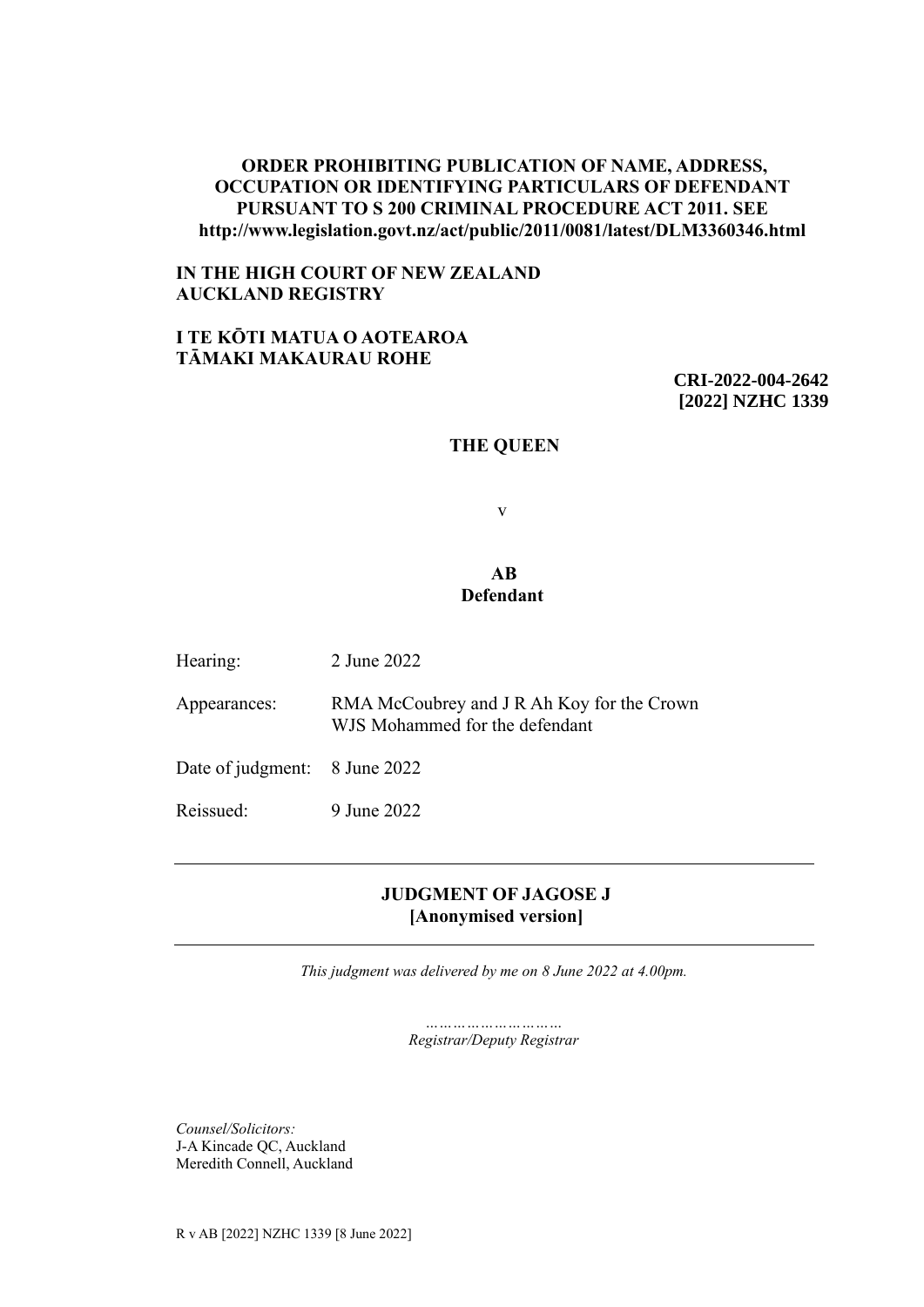[1] AB faces a manslaughter charge (jointly with BC), and four charges of assault with intent to injure. She has not previously appeared before the Court, let alone been convicted of any offence. She has interim name suppression.

[2] AB has, in relation to this Court's determination of those charges, a minimum right "to be presumed innocent until proved guilty according to law".<sup>1</sup> That right, so critical to the rule of law,<sup>2</sup> appears to have escaped the court of public opinion, at least so far as it is convened on social media. There, AB is object of and subject to sometimes anonymous or pseudonymous vituperative comment and threat, much predicated on her assumed guilt of (or at least accountability for) the charges.

[3] AB perceives such commentary presently is constrained by her name suppression order. She seeks renewed interim name suppression for herself and, by association, her parents and their businesses, on grounds of 'extreme hardship'. <sup>3</sup> The latter separately seek interim name suppression as being connected to AB, on the lesser 'undue hardship' grounds.<sup>4</sup> By 'interim' is meant 'until trial', when considerations of open justice may have heavier import, as her counsel's claim for "pre-trial name suppression" recognises.

# **Background**

[4] The charges arise from downtown Auckland incidents occurring in the early mornings of Friday, 22 April 2022, and Sunday, 24 April 2022, the latter leading to CD's death. I extend the Court's condolences to CD's survivors. AB, BC and CD appear to have been known to each other, and moved in common or similar social circles, including online. AB is 18 years old, as I am told is BC and was CD.

<span id="page-1-0"></span>[5] Within two or three hours of the 24 April 2022 incident, AB received Facebook Messenger messages from an apparently identifiable account, saying:

You little ugly bitch and your fuck head little boyfriend. Have fun going to jail bro cause you're definitely getting charged

<sup>&</sup>lt;sup>1</sup> New Zealand Bill of Rights Act 1990, s 25(c).<br><sup>2</sup> Hansen v B [2007] NZSC 7, [2007] <sup>2</sup> NZJ B 1.

<sup>&</sup>lt;sup>2</sup> *Hansen v R* [2007] NZSC 7, [2007] 3 NZLR 1 at [196]–[198].<br><sup>3</sup> Criminal Procedure Act 2011, s 200

 $\frac{3}{4}$  Criminal Procedure Act 2011, s 200.

Section 202.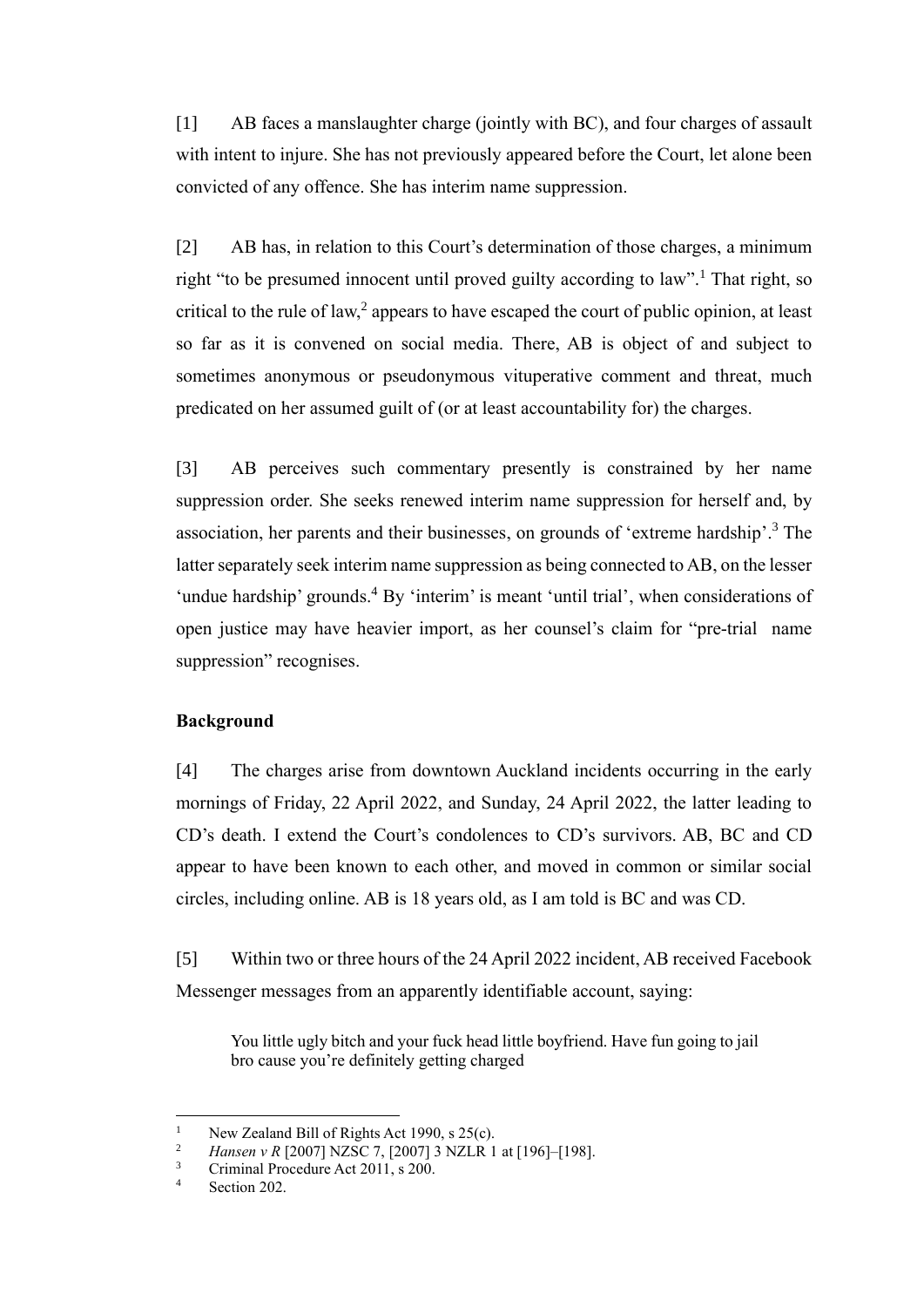And jail people love little white whack bitches like u

Hope you also know that he's probably not going to live either. Hes in a coma and his heart has stopped twice. So if he doesn't make it, you will have that on your shoulders forever

Ugly step sister looking ass. Hope your bf drops the soap in jail and hope u rot in hell xx

That evening, the same sender commented on AB's mother's Facebook page, "Your daughter and her partner intentionally hit [CD] with their car. He is now in a coma", attaching contemporaneous social media and text messages relating to CD's hospitalisation. Under messages on the mother's page, congratulating AB on her work, the sender commented "Nice work [**Redacted**] such skills. Maybe next time try to focus on maybe not intentionally hitting someone with your car leaving them in the ICU".

[6] Earlier the same day, a text message from an identified but unknown mobile phone number to AB read "fuck you AB … genuinely. … youre dead to me". Pseudonymous social media messages — posted to AB's Instagram account also in the few hours immediately after the incident, advised "Let BC know [I'm] coming for [him] ... And u too"; and in the evening of 26 April 2022 publicly offering "cash" reward to anyone who knows the whereabouts" of BC and another person — infer AB's and BC's liability for CD's death. AB explains, while she was attending the police station on 24 April 2022, some of CD's friends — understood by her to have gang associations, and one she alleges to have family violence convictions — attended the flat at which she and BC lived (together with the other person) and subsequently the police station, looking for BC. AB comprehended, taken together, these were threats to "hunt [her] down", and "as though a bounty has been placed on [BC]", all of which she understandably found "absolutely [terrifying]".

[7] On following days, an unknown sender posted messages respectively to AB's and BC's Instagram accounts: "Say goodbye to ur [DE] job you filthy Cunt … Drink bleach and eat my Shit"; and "U Rfuuuucked Cunt … You're going to look good in my boot … And your teeth are gonna look mean on a curb … Where you at?". DE is the name of the [**Redacted**] business at which AB worked as an apprentice since May 2020, including by online presence "to build [her] brand, engagement and client base".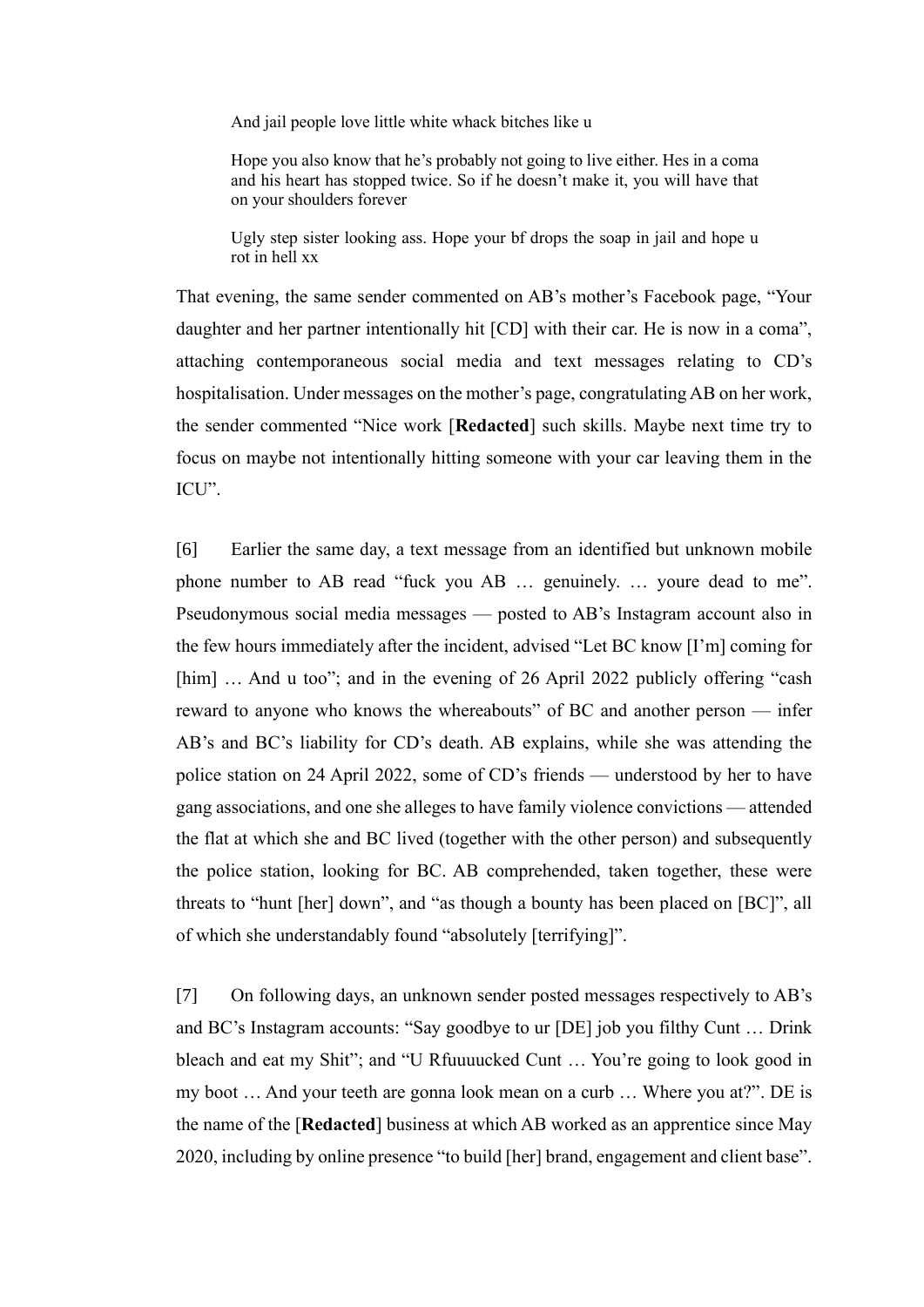Describing AB and BC as "[S]cum", another pseudonymous poster to AB's Instagram account would "make sure your business is washed", which AB comprehends a reference to her [**Redacted**] work.

[8] A message from the same account was posted to DE's Instagram page "Heard you guys Employ murder influencers like @AB", adding:

It would be a shame if people found out you have a person like  $@AB$  working for you who influences running people over in trucks leaving them in lifethreatening comas[.]

AB expects she has lost her job "because of this harassment", which continued in other threats and abuse. <sup>5</sup> Her expectation is based on DE's advice it has to consider the impact of AB's circumstances on its personnel and brand reputation, the latter expressly "as we have seen from the social media messages we have received". Those include a message sent by a seemingly identifiable person to DE's Instagram page contending for AB's assault of a friend, adding:

AB has been involved in another much more serious situation which I'm sure the police and/or AB will need to inform your company about.

… Please reconsider your affiliation with this individual and how continuing to associate with AB may reflect on your company.

The Facebook commenter referred to at [\[5\] above](#page-1-0) also sent a message to DE's Instagram page, attaching another message relating to CD's hospitalisation, adding "When you allow someone to represent your brand when they have hit someone with their car …" and "@AB".

[9] The charges were filed in the District Court at Auckland on Friday, 29 April 2022, when AB was granted interim name suppression (on a first appearance, as having "an arguable case" for such). <sup>6</sup> BC's and CD's names were ordered suppressed

<sup>5</sup> As exhibited to AB's 27 May 2022 affidavit, the messages are identified as being sent to AB's "former employer", although AB herself says only she is "pretty sure" she has lost her job.

<sup>&</sup>lt;sup>6</sup> Criminal Procedure Act 2011, s 200(4). Subsection (5) provides such order "expires at the person's next court appearance". That next appearance was on 18 May 2022, when the Crown advised it sought CD's name suppression "lapse". Fitzgerald J continued AB's name suppression pending determination of the present application before me, and with it BC's name as a particular likely to lead to her identification (Criminal Procedure Act, s 195 (definition of "name"): *R v AB* HC Auckland CRI-2022-004-2642, 18 May 2022 at [5] and [8]. BC did not separately seek renewed name suppression.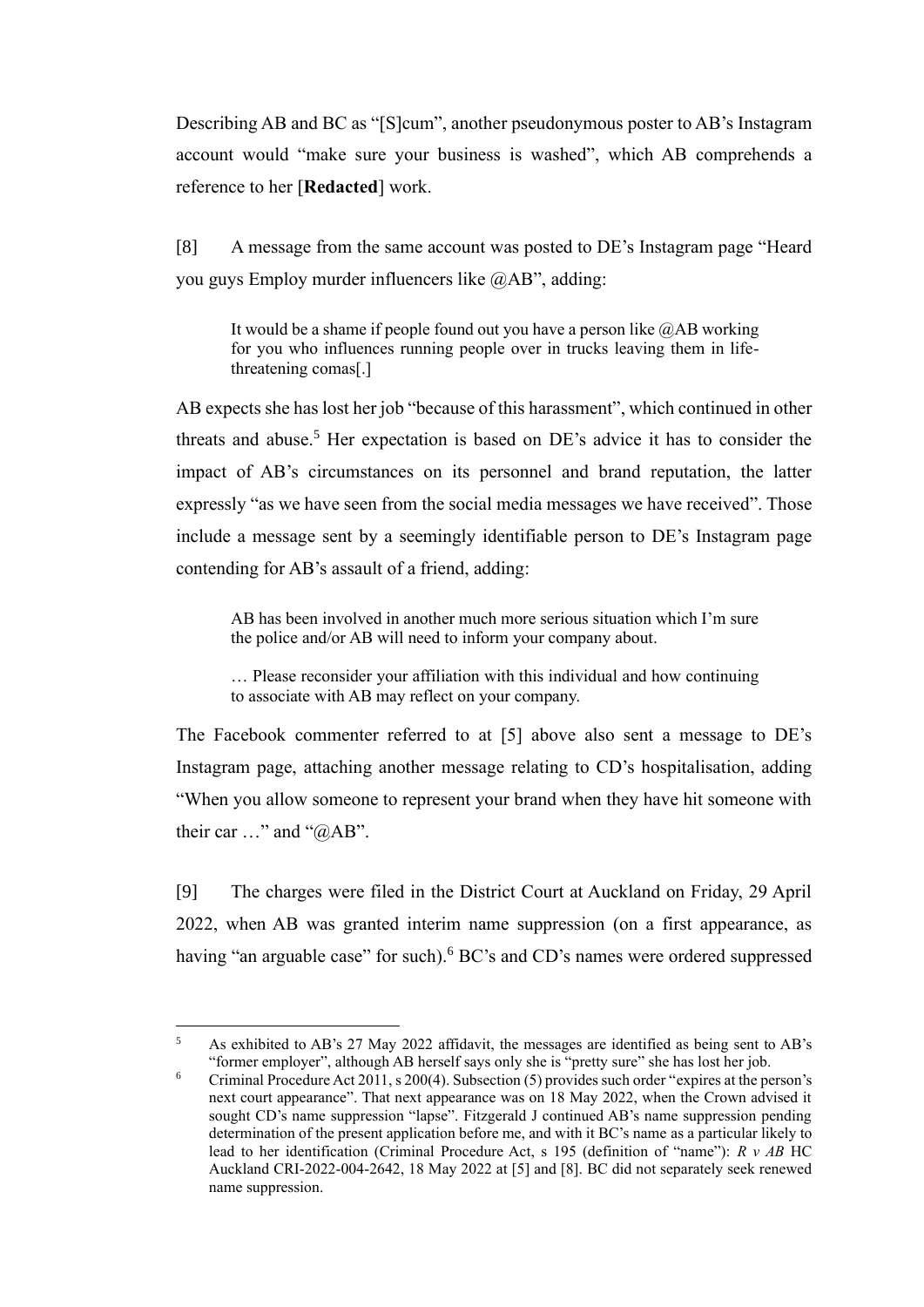at the same time. Reports of the proceeding were published by mainstream media without identifying AB, BC or CD.

[10] On Monday, 2 May 2022 — with reference to an article published in the *New Zealand Herald* under the headline "Young man who died after alleged hit and run in central Auckland had just visited Britomart nightclub" — a Facebook post advised:

Don't believe everything you read or hear. [CD] was murdered – these kids knew what they were doing, they did this on purpose. This was no hit and run, they grabbed him to hurt him, then left him for dead!!!

The sender also launched an online petition, apparently to have the manslaughter charges upgraded to murder (reposted — I infer, after being taken down — when CD's name suppression expired). Also on 2 May 2022, an anonymous sender posted to AB's Instagram account:

You disgusting fuckin murderer, I hope you rot in a cell for the rest of … your Fkn life you big nose ugly mongrel … Lucky you have no friends left, you might've murdered another one[.]

The next evening, an apparently identifiable sender sent AB a Facebook Messenger message: "Wow this girl AB killed someone and walks free".

[11] In the evening of 2 June 2022, the day of my hearing the present application, an audio-visual post appeared on CD's Instagram account, which seems to have some 1500 followers. The post presented as if posted by him, and was of a close-up image of AB and BC hugging each other, their faces partially obscured by the 'poop' emoji, accompanied by the words "Guess who's going to jail tonight?" and a brief clip from an audio track of the song from which those lyrics are drawn. Third parties provided the screen shot and post to AB. Soon after, AB's Instagram account received a request from CD's Instagram account, advising "CD wants to follow you".

[12] AB explains these are:

… threats and abuse coming from people who used to be good friends of mine; some of them are coming from people who I don't know; and some of them are coming from fake, anonymous accounts.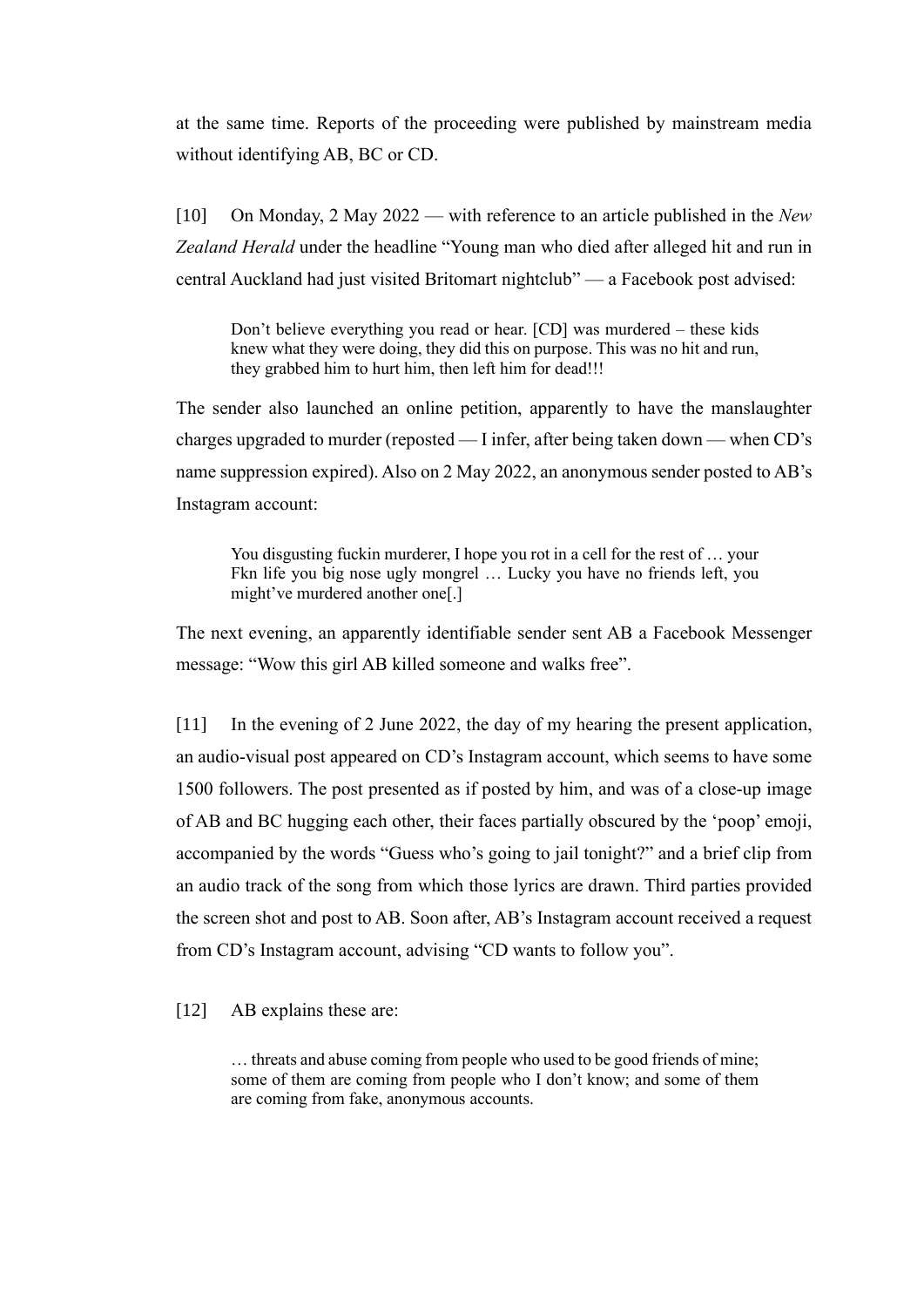As a result of her mother's changing workplaces, AB says she attended many different schools and sports clubs, building a wide circle of friends including — through "a mutual best friend" — CD.

[13] AB's mother points to years of mainstream and social media — and otherwise in print and online — publications, connecting her and her business with her daughter. The mother has some profile — including online, both professionally and personally — in an international industry she describes as being particularly sensitive to anything risking participants' brand and reputation. She has closed some of her social media platforms to prevent their continuing receipt of abusive comments, affecting her ability to engage online.

[14] AB's mother apprehends "the floodgates would open" if AB's name suppression was revoked, emphasising her industry particularly is subject to prurient media commentary, with significant and lasting reputational and revenue impacts on her business and on AB's intention ultimately to engage in the same industry. She is anxious and vigilant for her daughter's present safety from threats and security from abuse, and similarly for her much younger son's safety, with detrimental impact on her intended "sensory deprivation" breaks required in recuperation from recent brain surgery. She expects there will be "a free-for-all if the abuse and petitions could be posted publicly" on revocation of AB's name suppression. AB's father contends similarly for the anticipated detrimental impact of suppression's revocation on his business, in another industry similarly reliant on social media for brand and marketing endeavours and accordingly the prospect for collateral abuse and threats. He emphasises the singularity of AB's name, and the related nature of all in Auckland with the same surname. He too is 'horrified' by the abuse levelled at AB, which he describes as the "hardest thing" he has experienced as a father.

[15] Conversely, CD's family opposes AB's renewed name suppression. They assert the public in general is, and witnesses or potential witnesses are, entitled to know her identity to be able to avoid her as being subject to serious charges. They say "current measures in place within the law" are sufficient to address any online threats or bullying against her, and she could remove herself from online interactions. They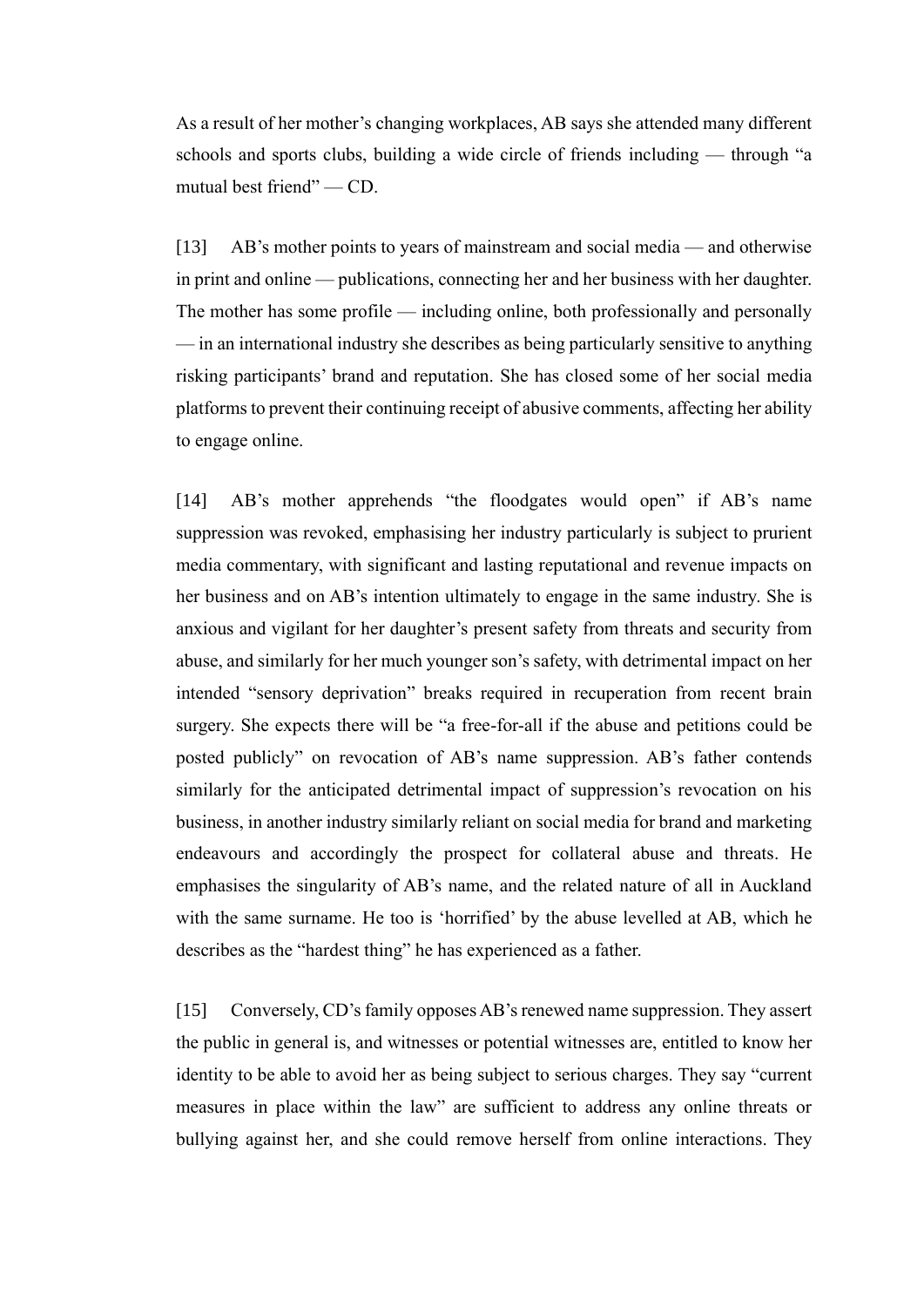comprehend she has had sufficient time to inform her family of the charges she faces, which now should be made public knowledge in the interests of open justice.

## **The law**

[16] The Criminal Procedure Act 2011 — in its general provisions, under a subpart to address "[p]ublic access and restrictions on reporting" — establishes:<sup>7</sup>

<span id="page-6-0"></span> $\ldots$  proceedings are generally open to the public.<sup>8</sup> There is a power to clear the Court but that does not, in most cases, allow for the exclusion of the media.<sup>9</sup> …

The Court also has power to suppress names and other identifying particulars of the defendant, witnesses, victims and connected persons as well as evidence and submissions where the statutory thresholds are met.<sup>10</sup> Section  $200(1)$ states that a Court "may make an order forbidding publication of the name, address or occupation of a person who is charged with, or convicted or acquitted of, an offence".<sup>11</sup>

[17] Section 200, with "a lengthy provenance",<sup>12</sup> continues:

#### **Court may suppress identity of defendant**

…

- (2) The court may make an order under subsection (1) only if the court is satisfied that publication would be likely to—
	- (a) cause extreme hardship to the person charged with, or convicted of, or acquitted of the offence, or any person connected with that person; or
	- (b) cast suspicion on another person that may cause undue hardship to that person; or
	- (c) cause undue hardship to any victim of the offence; or
	- (d) create a real risk of prejudice to a fair trial; or
	- (e) endanger the safety of any person; or
	- (f) lead to the identification of another person whose name is suppressed by order or by law; or
	- (g) prejudice the maintenance of the law, including the prevention, investigation, and detection of offences; or

<sup>7</sup> *ASG v Hayne* [2017] NZSC 59, [2017] 1 NZLR 777 at [13]–[15].

Criminal Procedure Act, s 196.

 $\frac{9}{10}$  Sections 197 and 198.

Sections 200, 202 and 205. Section 206 deals with the Registrar's power to make and renew interim suppression orders.

<sup>&</sup>lt;sup>11</sup> Unless the context otherwise requires, "name" is defined to mean "the person's name and any particulars likely to lead to the person's identification": s 194.

<sup>&</sup>lt;sup>12</sup> *ASG v Hayne*, above n [7,](#page-6-0) at [29].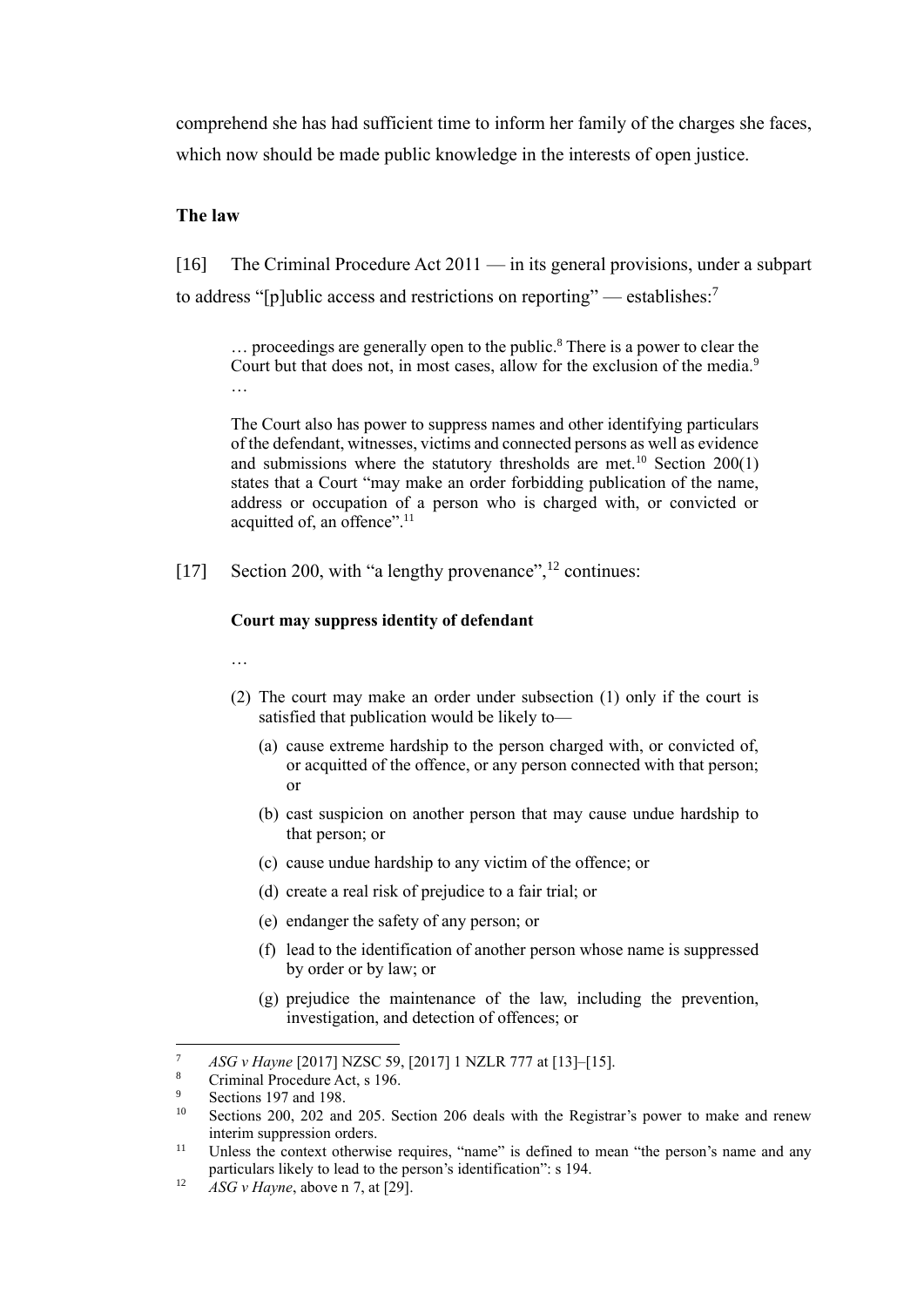- (h) prejudice the security or defence of New Zealand.
- (3) The fact that a defendant is well known does not, of itself, mean that publication of his or her name will result in extreme hardship for the purposes of subsection (2)(a).
- (4) Despite subsection (2), when a person who is charged with an offence first appears before the court the court may make an interim order under subsection (1) if that person advances an arguable case that one of the grounds in subsection (2) applies.
- (5) An interim order made in accordance with subsection (4) expires at the person's next court appearance, and may only be renewed if the court is satisfied that one of the grounds in subsection (2) applies.

'Likely', for the purposes of s 200(2), does not mean publication's more probable consequence, but only "the existence of an 'appreciable risk'".<sup>13</sup> Also, 'publication' means "publication in the context of any report or account relating to the proceeding".<sup>14</sup>

[18] Name suppression does not make the name-suppressed person's identity secret, but only prohibits publication 'in the context of any report or account relating to the proceeding' of anything risking their identification. By default, criminal proceedings remain held in courts open to the public, in which name-suppressed defendants nonetheless are identifiable and identified. Even so, suppression derogates from open justice in the right to freedom of expression to publish accounts and reports of court proceedings.<sup>15</sup> A corollary of open justice is people involved in court proceedings necessarily will be identified:<sup>16</sup>

… a public trial is the best security for the pure, impartial and efficient administration of justice and the best means for winning public confidence in and respect for the system.

[19] Reasons must be given for suppression decisions.<sup>17</sup> A two-stage analysis is required:<sup>18</sup>

<sup>13</sup> *Huang v Serious Fraud Office* [2017] NZCA 187 at [9], citing *R v W* [1998] 1 NZLR 35 (CA) at 39, interpreting ss 139 and 140 of the Criminal Justice Act 1985, *Beacon Media Group Ltd v Waititi* [2014] NZHC 281 at [21] and *Wallis v Police* [2015] NZHC 2904 at [22].

<sup>&</sup>lt;sup>14</sup> Criminal Procedure Act, s 195.

<sup>15</sup> *McIntosh v Fisk* [2015] NZCA 247, [2015] NZAR 1189 at [1], citing *JXMX (A Child) v Dartford & Gravesham NHS Trust* [2015] EWCA Civ 96 at [5]–[12].

<sup>16</sup> *Clark v Attorney-General (No 1)* [2005] NZAR 481 (CA) at [11], citing *Scott v Scott* [1913] AC 417 at 463.

<sup>17</sup> Criminal Procedure Act, s 207.

<sup>18</sup> *Ratnam v R* [2020] NZCA 92 at [5]–[6], citing *DP v R* [2015] NZCA 465, [2016] 2 NZLR 306 at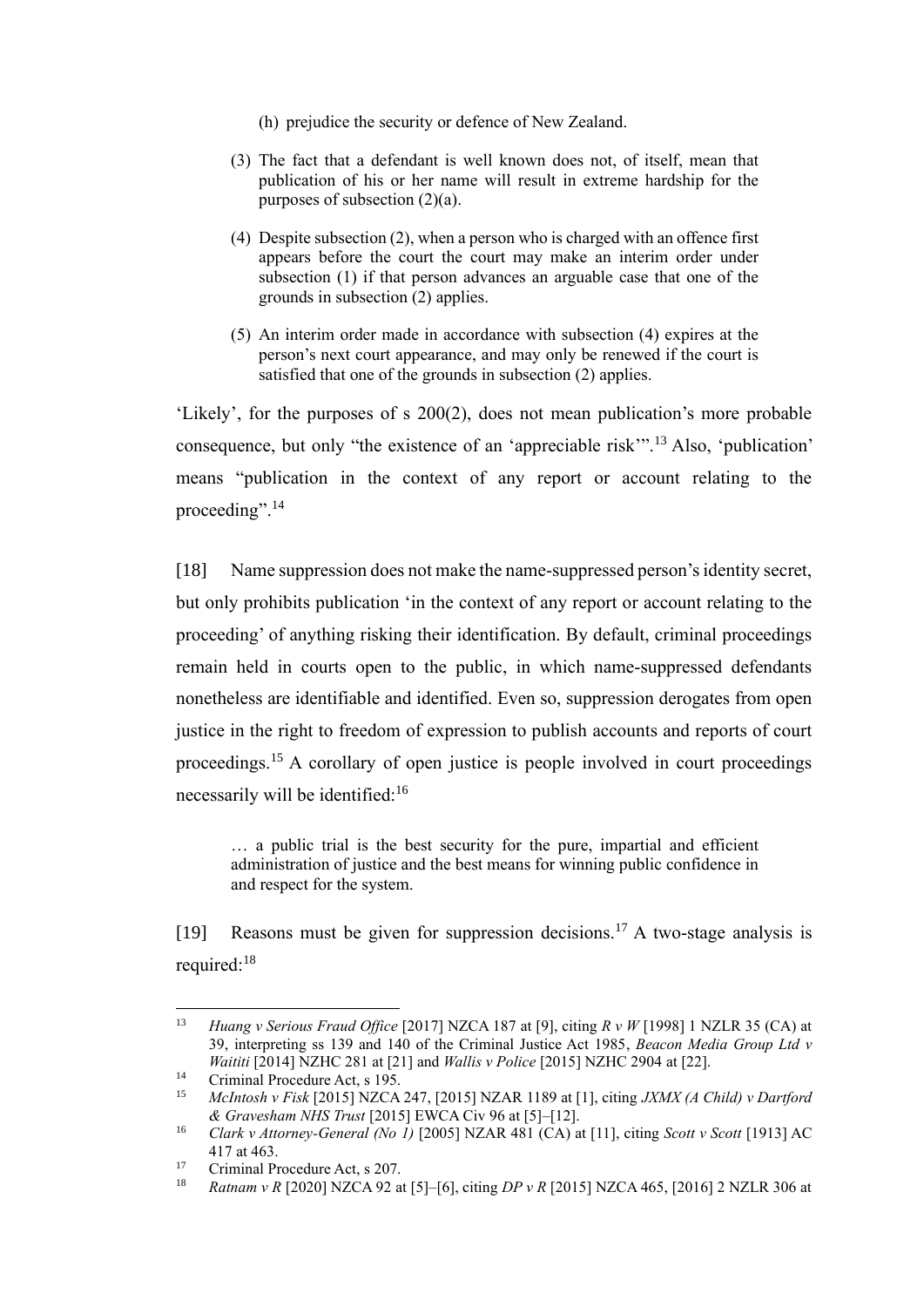At the first stage the court considers whether the consequences in s 200(2) would likely follow publication of the person's name. This is a threshold determination.

<span id="page-8-2"></span>At the second stage, if the threshold is crossed, the court considers whether an order should be made as a matter of discretion.

[20] The first stage:  $19$ 

<span id="page-8-1"></span><span id="page-8-0"></span>… insists that the court determine on what principled basis suppression might be granted.<sup>20</sup> The legislation does not impose a burden of proof but the presumption will apply unless the applicant can point to something to displace  $\frac{1}{1}$  21

<span id="page-8-3"></span>The applicant "must establish one of the prerequisites. This is a threshold test, not a balancing exercise".<sup>22</sup>

[21] The second stage must decide if "suppression [is] in the public interest".<sup>23</sup> Consistent emphasis is placed on "the importance of openness in the reporting of judicial proceedings and the right of the media to report on what happens in court fairly and accurately as 'surrogates of the public'".<sup>24</sup> At the second stage:<sup>25</sup>

… the Court must balance relevant considerations in the exercise of discretion. The open justice principle must be considered at this stage, notwithstanding that the threshold has been crossed. That is so because the ultimate question remains whether open justice should yield. The balance must "clearly favour" suppression.

[22] Where the threshold quality is of 'extreme hardship', that means "severe suffering or privation". The adjective 'extreme' adds to the meaning of hardship or undue hardship by requiring something significantly more again.<sup>26</sup> Assessing if hardship has the necessary quality: $27$ 

<sup>[6].</sup>

<sup>19</sup> *D (CA443/2015) v Police* [2015] NZCA 541, (2015) 27 CRNZ 614 at [10].

<sup>20</sup> *Robertson v Police* [2015] NZCA 7 at [43]–[46].

<sup>21</sup> *R v Liddell* [1995] 1 NZLR 538 (CA) at 546; and *Lewis v Wilson & Horton Ltd* [2000] 3 NZLR 546 (CA) at [41]–[43].

<sup>22</sup> *Sansom v R* [2018] NZCA 49 at [10], citing *Fagan v Serious Fraud Office* [2013] NZCA 367 at [9]–[10] and *Robertson v Police*, above [n 20,](#page-8-0) at [44]–[46].

 $23$  At [10].

<sup>24</sup> At [11], citing *R v Liddell*, above n [21,](#page-8-1) at 540, and *Erceg v Erceg* [2016] NZSC 135, [2017] 1 NZLR 310 at [2].

<sup>25</sup> *D (CA443/2015) v Police*, above [n 19,](#page-8-2) at [12], citing *Lewis v Wilson & Horton Ltd*, above n [21,](#page-8-1) at [43].

<sup>&</sup>lt;sup>26</sup> *Sansom v R*, above n [22,](#page-8-3) at [32], citing *Robertson v Police*, above n [20,](#page-8-0) at [48].<br><sup>27</sup> *Robertson v Police*, above n 20, at [49], citing *Leffries v Police* [2014] NZHC 2

<sup>27</sup> *Robertson v Police*, above [n 20,](#page-8-0) at [49], citing *Jeffries v Police* [2014] NZHC 2379 at [24].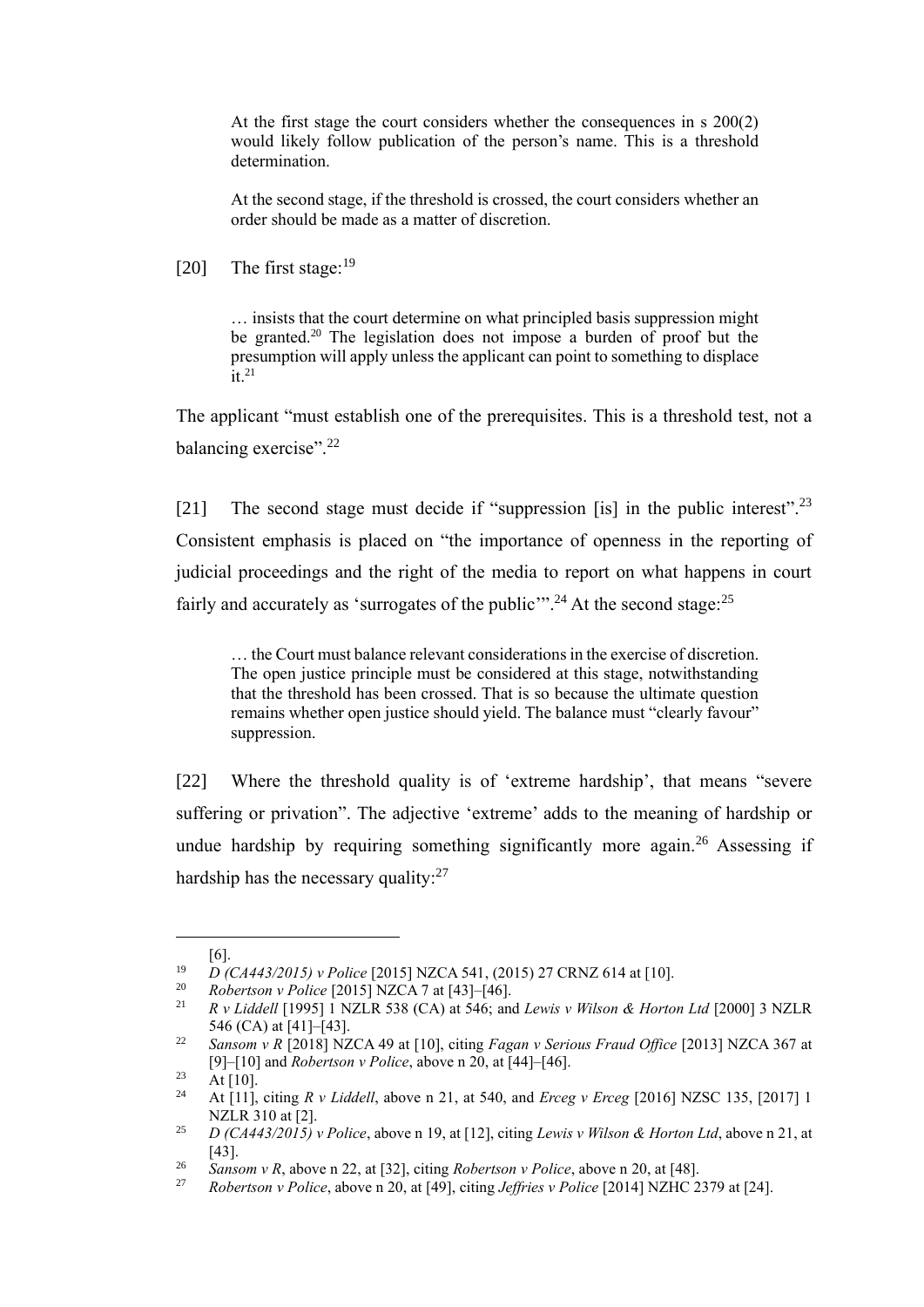… cannot take place in a vacuum. It is self-evidently contextual and in our view must entail a relative comparison between the contended hardship and the consequences normally associated with a defendant's name being published. It must be something beyond the ordinary associated consequences. …

#### It is "a comparative standard":<sup>28</sup>

… [requiring] that the Court compare the consequences of publication in the instant case with those that normally attend prosecution. Distress, embarrassment and adverse personal and financial consequences usually attend criminal proceedings, and something out of the ordinary is needed if the applicant is to get across the threshold.

### **Discussion**

[23] As a 'comparative standard', the requisite hardships must be assessed against the 'normal' consequences of identification not only in accounts or reports relating to court proceedings, but also in accounts or reports absent any proceeding. Direct and social media publication of abusive and ignorant commentary, predicated on AB's assumed accountability for CD's injury and subsequent death, did not wait for the charges commencing this proceeding to be filed. It practically was immediate, growing as third-party comprehensions of the 24 April 2022 incident developed and circulated among those evincing some interest in it. Immediacy and distribution are hall marks of social media messaging.

[24] For AB, William Mohammed placed significant reliance on appellate observations about social media commentary:<sup>29</sup>

There can be no reasonable expectation that such reportage will be fair or accurate. And there is no realistic way of controlling its content or its spread, particularly in a high profile and politically controversial case. In our view this is a problem with which the Courts have yet fully to grapple, particularly in the context of suppression under s  $200(2)(a)$ , where a defendant is young and, so, especially vulnerable to trolling, doxing, and internet vigilantism.

By way of some historical context, s 200 of the CPA has its origins in the 2009 New Zealand Law Commission report entitled Suppressing Names and Evidence. It was the Law Commission that recommended legislating relevant thresholds for suppression, including that the threshold for suppressing a defendant's name should be one of "extreme" hardship.

<sup>28</sup> *D (CA443/2015) v Police*, above n [19,](#page-8-2) at [11], citing *Lewis v Wilson & Horton Ltd*, above n [21,](#page-8-1) at [42]; and *Robertson v Police*, above [n 20,](#page-8-0) at [49].

<sup>&</sup>lt;sup>29</sup> *X* (CA226/20) *v R* [2020] NZCA 387 at [49]–[54] (footnotes omitted).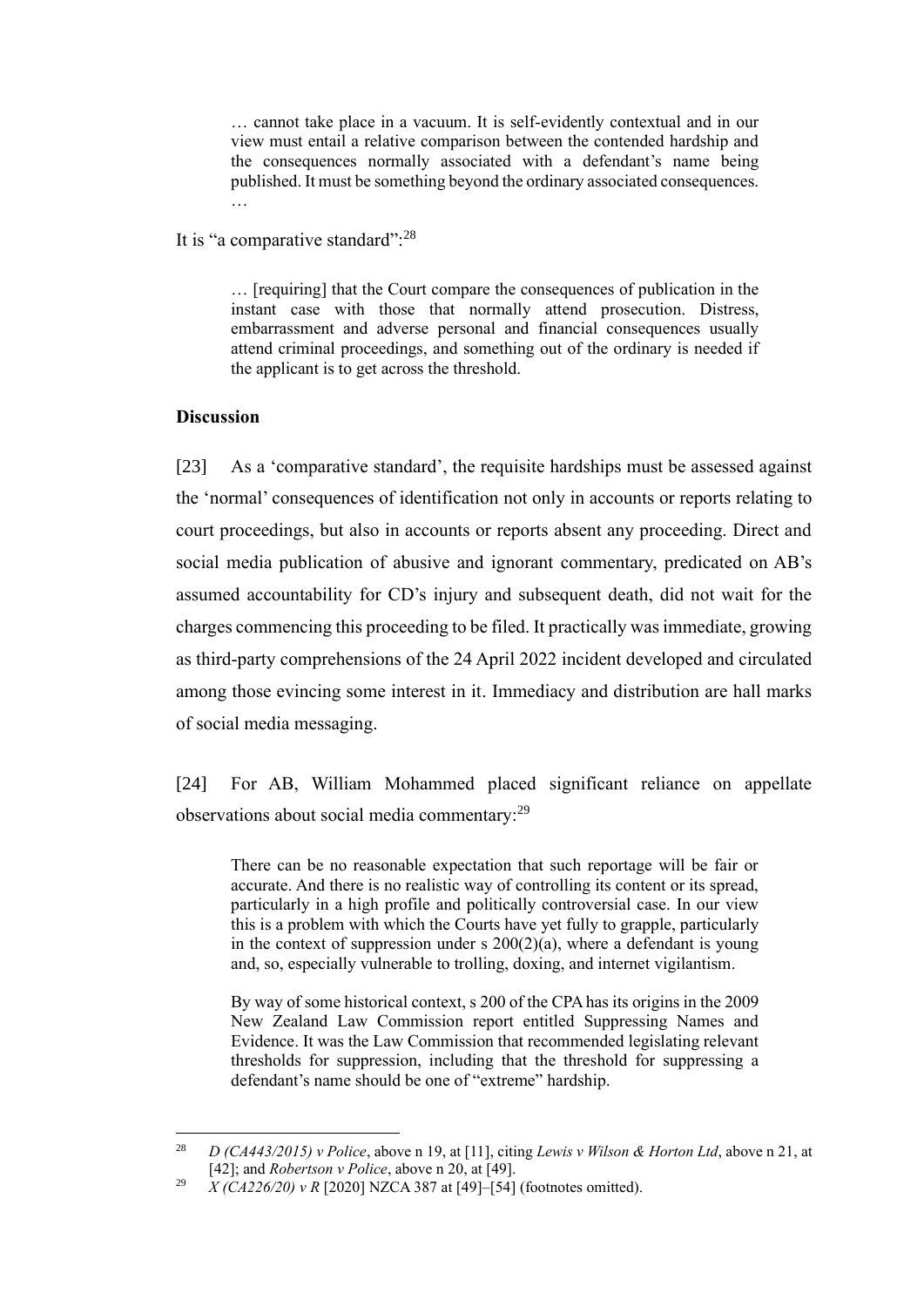But in 2009, Facebook had been around for five years, Reddit for four, and Twitter for three. Instagram did not yet exist. Those platforms were even newer at the time of the release of the Issues Paper that preceded the Law Commission's report (the response to which informed the Law Commission's recommendations) in 2008. In the context of the proposed reforms, the Law Commission was aware of, and discussed the difficulties posed by, social media in terms of maintaining and respecting suppression orders. But no consideration was (or could have been) given to the universality and toxicity of social media's current form. Nor could consideration have been given to the even more recent phenomenon of "cancel" or "call-out" culture, in which social media is weaponised against those deemed to have transgressed the norms of any online group (or mob). And there can be no doubt that this new culture of public shaming has the potential to be mercilessly inflicted on young people who become embroiled in the criminal justice system — particularly in the context of alleged sexual offending — however briefly, and whatever the legal outcome of the case.

So ten or so years ago, even young defendants might reasonably be expected to endure the "hardship" ordinarily caused by the publication of their names in the mainstream media. But now, we think the potential hardship caused by the pernicious, judgemental, exponential, indelible, and often ill-informed publication on social media platforms is of a quite different magnitude. Public shaming of this or any kind forms no part of our criminal justice system. It is not the object of open justice. It serves no useful rehabilitative or other social purpose. Its object is humiliation and degradation.

As we have said, young people are particularly vulnerable in this regard. That vulnerability is no doubt psychological, but it has both practical and temporal aspects, too. The temporal aspect is simply that, by virtue of being young, the effects of internet shaming will last for longer — potentially for the remainder of the young person's life. The practical aspect is that the only way a person can protect or shield him or herself from ongoing exposure to online shaming is to go, themselves, offline. And as Danielle Citron has noted:

> When individuals go offline or assume pseudonyms to avoid bigoted cyber attacks, they miss innumerable economic and social opportunities. They suffer feelings of shame and isolation. Cyber mobs effectively deny people the right to participate in online life as equals.

So we think that, in a case such as the present, it is time to recognise these realities. In our view such recognition can play out both in the assessment of whether hardship will, in any given case, be "extreme" and in the ultimate weighing exercise required in the exercise of discretion.

[25] Those realities also are evident in AB's circumstances. But this proceeding is not that "high profile, politically controversial" case of alleged sexual offending, for which the defendant was discharged without conviction, that discharge exciting social media commentary. There, the defendant was not identified in social media at all, and the likely hardship caused by his name's prospective publication followed on "unnaturally high" interest in using the proceeding "as a platform for wider (and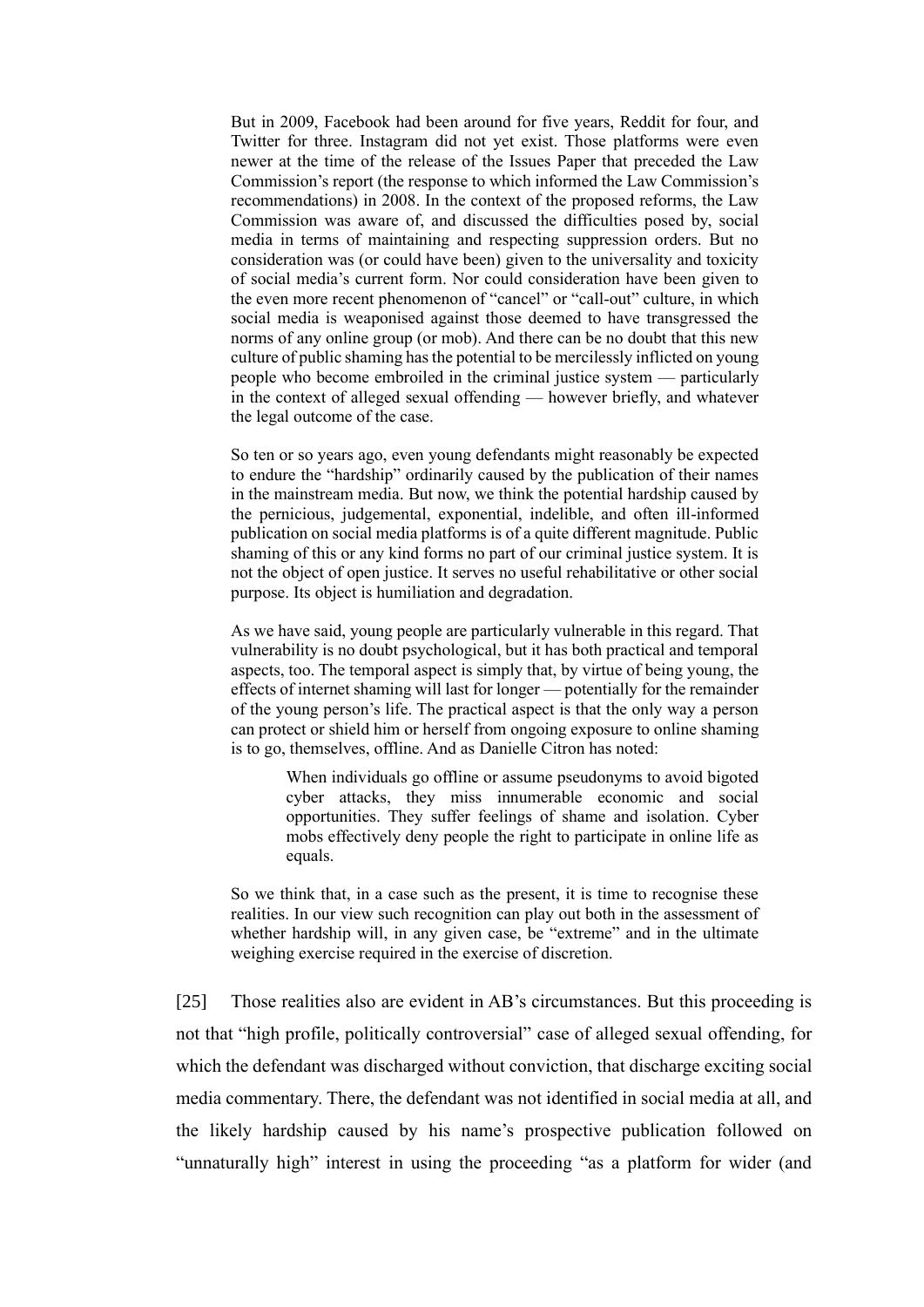vitriolic) political 'debate'" (including by praying in aid an unrelated parliamentary investigation), about which there was "[a] considerable amount of harmful misinformation", as well as the expected threats and abuse. Notably, with publication, "such comments would grow in number and venom", but with the "important difference … they would likely then be directly linked to, or directed at" the defendant. Hence the Court of Appeal concluded "public shaming of the nature or magnitude that is likely to flow … here can[not] be said to be an ordinary consequence of publication".<sup>30</sup>

[26] AB's case, instead, is the consequence of her alleged involvement in the circumstances of CD's death, which death doubtless is a source of legitimate anger and hurt to his family and friends, and possibly to a wider circle of personal and online acquaintances. In AB's own words, "[s]ocial media is toxic. My generation is all over social media. Everyone follows everyone. People just get on the bandwagon. They share and repost what other people are saying". The 'reality' here is, proceeding or none, those emotions — artificial or real — are likely to be published, moreso now than might have been the case without social media's present 'universality and toxicity', as they already have done.

[27] Unlike the case before the Court of Appeal, AB was identified on social media with CD's death before any charges were filed and her name ordered suppressed, and I am given nothing to think revocation of her name suppression would bring her identity within the active (let alone vengeful) consideration of any materially wider group of people. I comprehend more and continuing hurtful or damaging social media commentary is not likely to be caused by publication of accounts and reports relating to this proceeding, but instead by AB's prior alleged involvement as comprehended by a relatively small section of the community (if then unconstrained by revocation of the suppression order). Even if not, detrimental consequences including those of adverse commentary may well accompany publication identifying defendants in the context of reports and accounts of criminal proceedings. That is the nature of much social media commentary. AB's case is not of the 'nature' or 'magnitude' incentivising the Court of Appeal.

 $30$  At [55]–[58].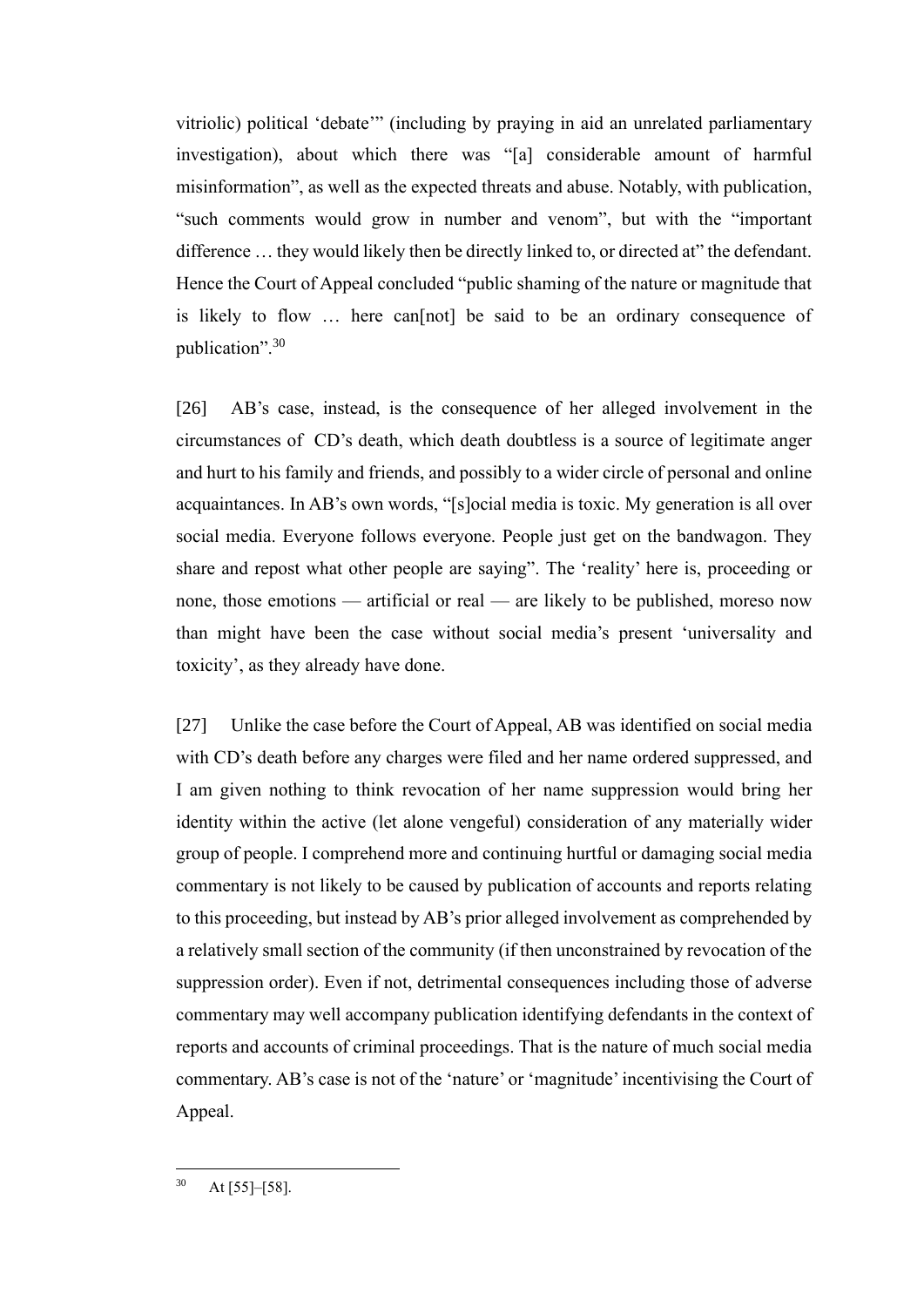[28] This Court generally is not the arbiter of social media discourse. Courts generally only become so engaged if such discourse is alleged to breach relevant standards — for example, by making "an untrue statement that has a tendency to lessen the subject's reputation in the estimation of right thinking members of society generally";<sup>31</sup> or by posting harmful digital communications;<sup>32</sup> or by creating "a real risk of prejudice" to fair trial rights<sup>33</sup> — or, as contended here, if publication in the context of accounts and reports relating to the particular proceeding risks the requisite criteria. Social media commentary on facts open to being relied on for AB's later charges is not of itself enough to constitute the necessary relationship with the proceeding. Such anticipatory engagement by the Court would risk unjustifiably chilling rights to freedom of thought and belief, "including the right to adopt and hold opinions without interference", and freedom of expression, "including the freedom to seek, receive, and impart information and opinions of any kind in any form".<sup>34</sup>

[29] 'Of any kind in any form' is "as wide as human thought and imagination",  $35$ but does not give "licence irresponsibly to ignore or discount other rights and freedoms".<sup>36</sup> I thus condemn outright, as denying AB's presumed innocence, the intimidating and judgemental direct and social media communications made to and about her and those associated with her. Claims to such vigilante 'justice' are intolerable. CD's family's plea to enable others to avoid her skirts the presumption, while they are right the seriousness of the charges engages a greater expectation of public scrutiny.<sup>37</sup>

[30] But my condemnation alone is not enough to render the consequence of those communications 'extreme' or 'undue'. In the present social media climate, they are instead — while deplorable, undesirable and unwarranted — the regrettably 'normal'

<sup>31</sup> Defamation Act 1992; and *Fourth Estate Holdings (2012) Ltd v Joyce* [2020] NZCA 479, [2021] 2 NZLR 758 at [33].

<sup>&</sup>lt;sup>32</sup> Harmful Digital Communications Act 2015, s 22, punishable by up to two years' imprisonment or a \$50,000 fine. Section 6 sets out principles for such communications, including they should not: "be threatening, intimidating, or menacing"; "be used to harass an individual"; "make a false allegation"; or to incite or encourage others to do so.

<sup>33</sup> Contempt of Court Act 2019, s 7, punishable by up to six months' imprisonment or a \$25,000 fine. Notably, risk of such offending arises "from the time of the arrest or charge (whichever happens first) until the delivery of the verdict".

<sup>&</sup>lt;sup>34</sup> New Zealand Bill of Rights Act, ss 13 and 14.<br> $\frac{35}{25}$  Moonan u Film and Literature Board of Bayian

<sup>&</sup>lt;sup>35</sup> *Moonen v Film and Literature Board of Review* [2000] 2 NZLR 9 (CA) at [15].<br><sup>36</sup> *Hosking v Punting* [2005] 1 NZI P 1 (CA) at [231]

<sup>36</sup> *Hosking v Runting* [2005] 1 NZLR 1 (CA) at [231].

*Parker v R* [2020] NZCA 502 at [46].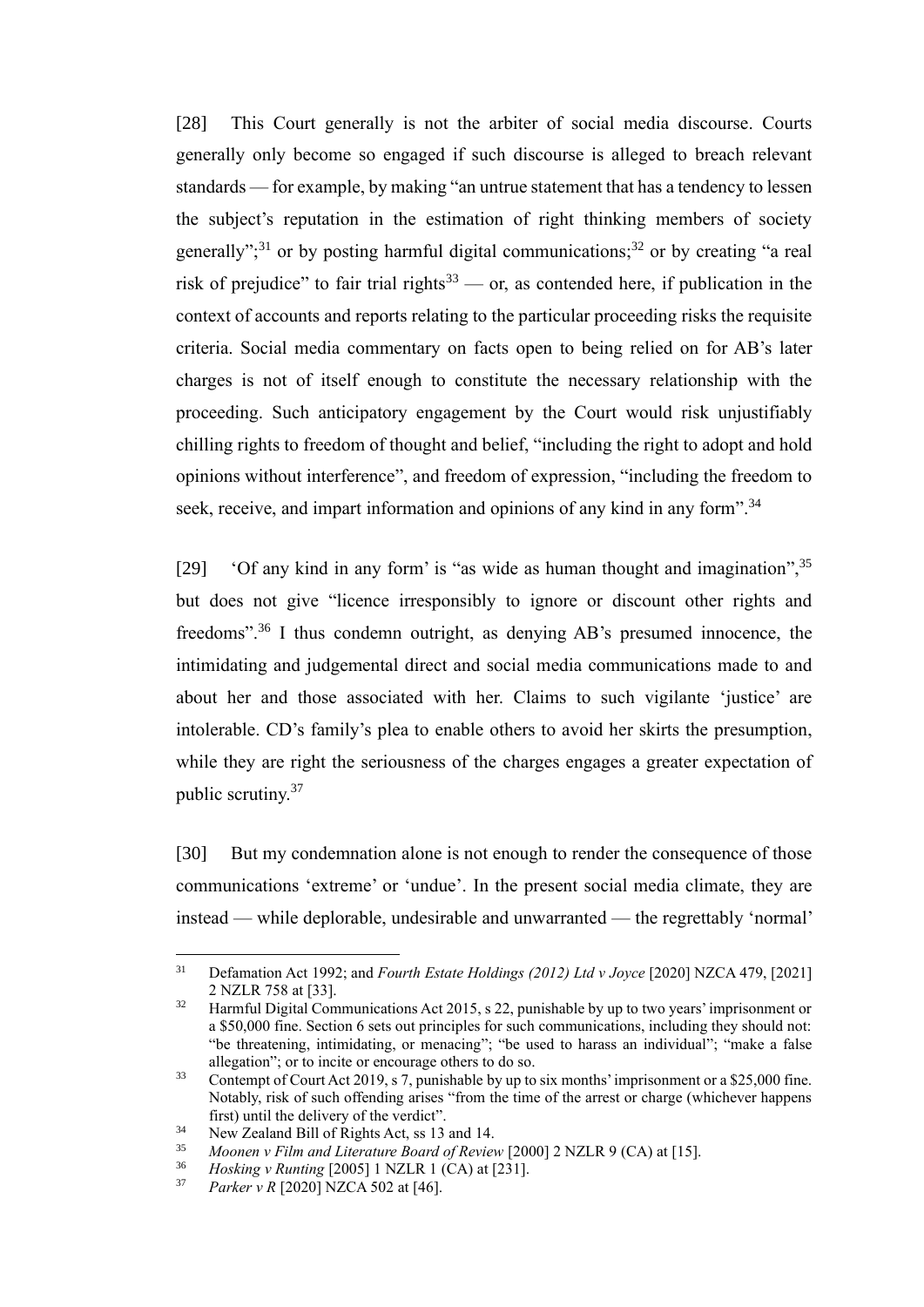and 'ordinary' consequences of such ignorant, repugnant and entirely unjustified communications irrespective of any proceeding. That 'normality' is illustrated by AB's and her parents' evidence of the fear, loss and pain occasioned by such communications unconnected to any account or report relating to this proceeding.

[31] I acknowledge such communications are likely to continue to be made perhaps in some increased volume if commentary has been constrained by the present order, although I have no reason to think any more materially substantial portion of the community then may become engaged — on revocation of AB's ordered name suppression and maybe also then relating to accounts and reports of this proceeding. Again — in the present vindictive social media climate, of which I take judicial notice as abundantly substantiated even without this proceeding — that is to be expected.

[32] I do not overlook AB's relative youth and consequent vulnerability to online shaming. But I must weigh that against the fact, as Mr Mohammed put it in submitting AB should not have to exclude herself from electronic communication, "young people live their lives online". Social media commentary's existence and longevity online prejudicing AB's and her parents' future, irrespective of this proceeding's initiation and outcome — is not caused by publication of accounts and reports relating to this proceeding, but is endemic in the medium.

[33] For the same reasons, other potentially relevant grounds for renewed name suppression — that publication of accounts and reports relating to this proceeding would be likely to create a real risk of prejudice to a fair trial, or endanger the safety of any person<sup>38</sup> — also are not engaged. Additionally, so far as the former is concerned, juries firmly are directed to come to their verdicts on the basis only of the evidence given in the courtroom, without sympathy or prejudice for any participant, and to disregard anything they otherwise may have contemplated, heard or read about the case before them. Trial necessarily proceeds on the basis a jury will act as directed, and I am given no evidential basis on which to conclude it may not in AB's case. On the latter, I accept the abuse levelled at AB and those associated with her already has resulted in psychological harm to AB and her parents, which is likely to continue and

<sup>&</sup>lt;sup>38</sup> Criminal Procedure Act, ss  $200(2)(d)$  and (e) and  $202(b)$  and (c).